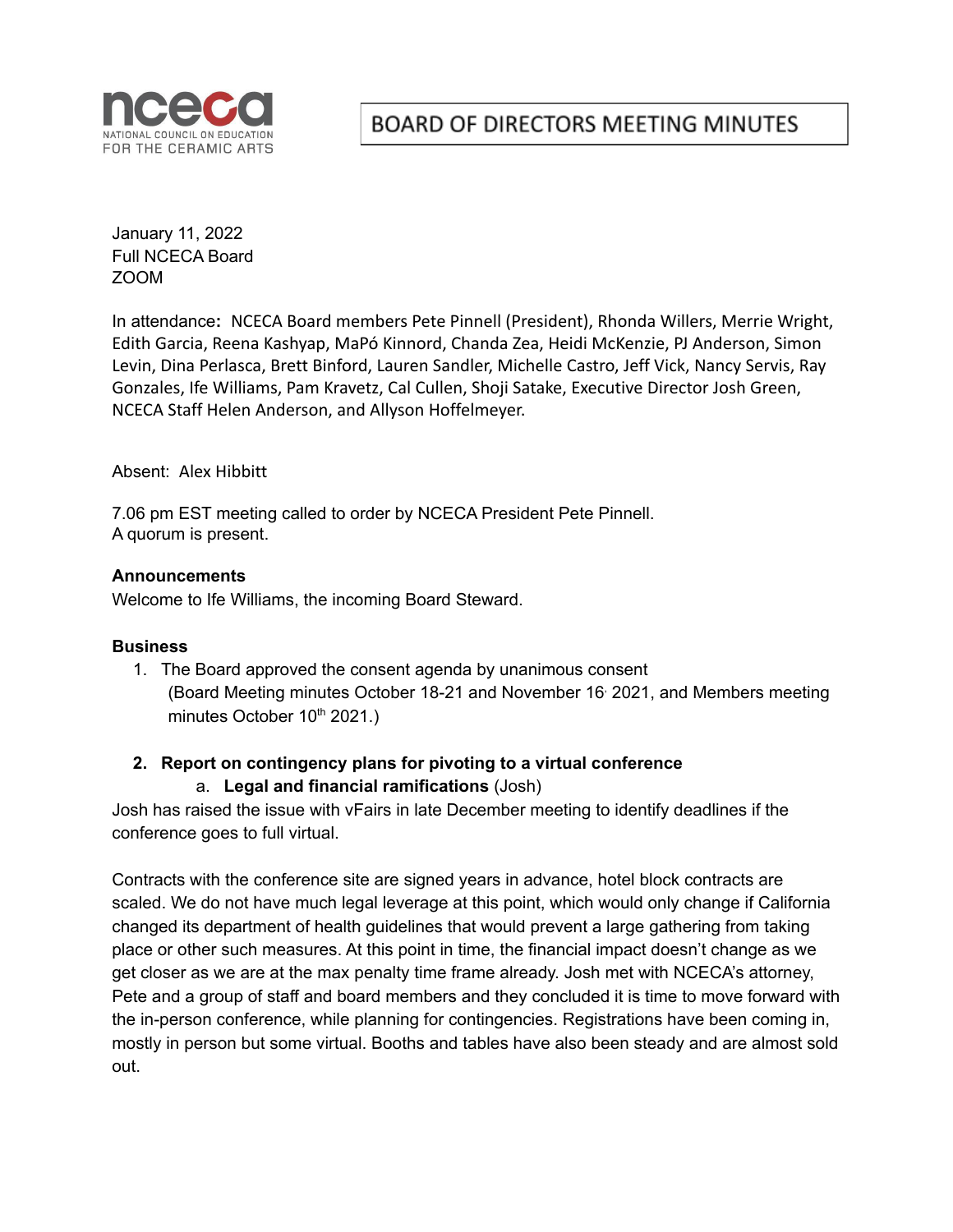Discussion focused on a final deadline for committing to the in-person conference, and the concerns of many onsite partners who are looking to NCECA for guidance as well as the exhibitions. Current projections of the Omicrom wave gives more confidence that a responsibly managed in-person conference is possible. Josh suggests the formation of an ad hoc committee to create a proposal for what these quantifiable turning point factors might look like and share for the board meeting in February. Concern was raised about less stringent hotel policies regarding vaccination and testing. NCECA's health and safety protocols are very good and we should be promoting these as much as possible .

**Action item**: formation of ad hoc committee made up of board, staff and covid compliance contractor. Pete asks interested parties to email him to join the committee.

# b. **Communication with presenters** (Chanda)

Chanda has been in touch with all presenters to outline NCECA's position and asked them to prepare a recorded version of their presentation.

# c. **Report on conference development with vFairs** (Edith)

The landing page and platform are under construction, the pre-recordings from the presenters will help us prepare for any situation.

# **3. Nominations Committee - 2022 Board Positions**

The board went into executive session to discuss and vote on the 2022 Board positions for Student Director at Large and Director at Large. Michelle Castro left the meeting during the DAL discussion.

The board ratified the Nominations committee's recommendation of Tracy Shell and Michelle Castro as candidates to stand for the Director at Large position for the 2022-2025 cycle.

The board approved the Nominations committee's recommendation to appoint Rick Rogers as Treasurer for the 2022-2025 term and Adam Chau as Exhibitions Director for the 2023-2026 term.

The board came out of executive session by unanimous consent

# **4. Awards/Honors/Fellowships Committee - 2022 Recognitions & Fellowships (**Merrie)

The Board passed the **Motion: to approve all individuals recommended by the Awards, Honors & Fellowship Committee for 2022 Recognitions & Fellowships**. (Moved by Brett, seconded by Rhonda by unanimous consent)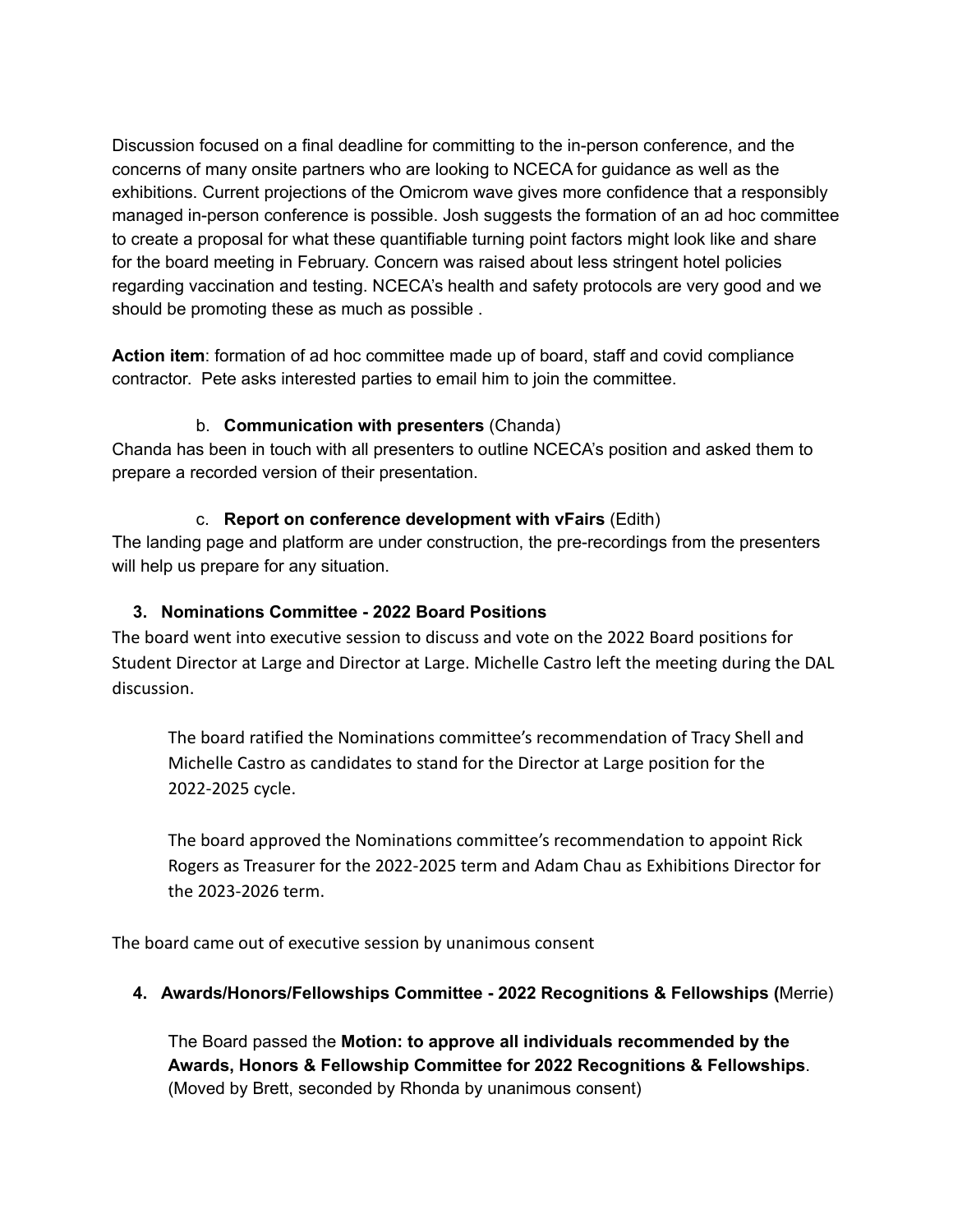*Motion: as recommended by the Awards, Honors & Fellowship Committee to Approve Akinsanya Kambon to receive a 2022 Regional Award of Excellence and the privileges associated with that award.*

*Motion: as recommended by the Awards, Honors & Fellowship Committee to approve JoAnn Schnabel and Ruth Rippon to receive 2022 Excellence in Teaching Awards and the privileges associated with that award.*

*Motion: as recommended by the Awards, Honors & Fellowship Committee to approve Donna Polseno, Robert Brady, and Sana Musasama as 2022 Honorary Members and the privileges associated with that award.*

*Motion: as recommended by the Awards, Honors & Fellowship Committee to approve Reihan Ebrahimi to receive the 2022 Helene Zucker Seeman Curatorial, Research, and Critical Writing Fellowship for Women.*

*Motion: as recommended by the Awards, Honors & Fellowship Committee to Approve Randi Bachman, Micah Sweezie, and Carletta Williams, to receive 2022 Regina Brown Undergraduate Student Fellowships.*

*Motion: as recommended by the Awards, Honors & Fellowship Committee to Approve Eugene Agyei, Audrey An, and Sageda Issa to receive 2022 Graduate Student Fellowships. Motion: as recommended by the Awards, Honors & Fellowship Committee to approve Michael Dika, Eugene Agyei, Maya Beverly, Tony Bukenya, Yahzyah Crutcher, Majorie Ann Eno, Cynthia Gonzalez, Audrey Higa, Khalil Jannah, Greta Michelle Joachim, Ina Kaur, Susan Namazi-Austin, Ashton Pawl, Kopal Seth, Micah Sweezie, Garima Tripathi, Kushala Vora, Carletta Williams, Jordan Winiski, Cristal Zeballos to receive 2022 Multicultural*

Nancy suggested that award announcements could be made before the conference to honor those individuals who may not be able to attend.

The board thanked the Nominations and Awards committees for their incredible work.

*Fellowships.*